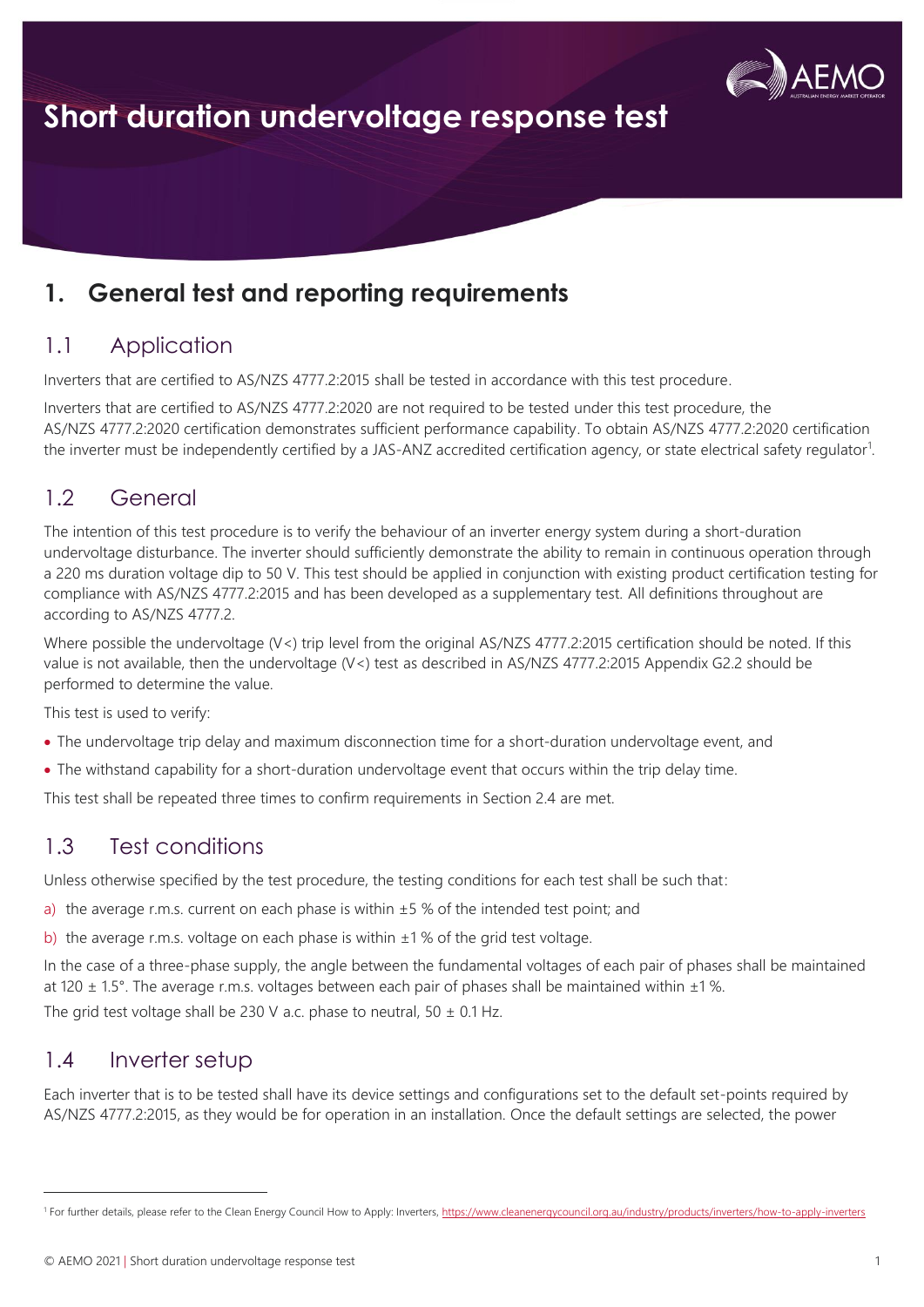

quality response mode settings should be set according to the Energy Networks Australia<sup>2</sup> recommended default power quality response modes Tables 4a, 4b and 4c.

If the inverter is required to be used with an external device or devices, such as external automatic disconnection devices or dedicated isolation transformers, the inverter shall be configured in combination with these devices for all tests. The combinations tested shall be documented in the test report.

Before commencement of the test, all model information and specific information concerning the version of software, firmware and hardware used by the inverter shall be recorded. This information shall be provided in the test report. High speed monitoring data records shall be kept and archived; photographs taken to be included in the test report such that the model tested can be verified. The test data and information shall be made available upon request.

### 1.5 Grid source

Either a real grid or a simulated test grid shall be used in the testing.

Whether a real grid or simulated test grid is used, the impedance of the test point shall be rated appropriate to the rating of the inverter or combination of inverters under test. The impedance of the test point should not cause a voltage rise greater than 0.5 % of the grid test voltage at the rated current output of the device under test.

NOTE: This is to ensure that the application of the inverter in a customer installation will not adversely affect the quality of supply to the customer.

The type and impedance of the source shall be declared in the test report for each test performed.

During the tests, the steady-state voltage of the real or simulated test grid shall not vary by more than ±1 % of the grid test voltage. The grid test voltage shall be set as required by each test.

For tests requiring step changes in voltage, the simulated test grid shall be capable of being stepped at least 0.5 times the smallest step required for testing, to determine the set-points with required accuracy.

The real grid or a simulated test grid should be free from harmonic distortion which could interfere with testing. The voltage harmonic distortions of the real or simulated test grid shall be less than the limits specified in the table below.

| Harmonic order number                            | Limit based on percentage of fundamental |
|--------------------------------------------------|------------------------------------------|
|                                                  | $0.9\%$                                  |
|                                                  | $0.4\%$                                  |
|                                                  | $0.3\%$                                  |
|                                                  | $0.2\%$                                  |
| Even harmonics 2-10                              | $0.2\%$                                  |
| $11 - 50$                                        | $0.1\%$                                  |
| Total harmonic distortion (to the 50th harmonic) | $5\%$                                    |

### **2. Test procedure**

### 2.1 General

The following test procedure steps should be completed sequentially. For each of these tests the inverter and automatic disconnection device shall be connected into a test circuit equivalent to that shown in Figure 1.

<sup>&</sup>lt;sup>2</sup> ENA Power Quality Response Mode Settings[. https://www.energynetworks.com.au/miscellaneous/power-quality-response-mode-settings/.](https://www.energynetworks.com.au/miscellaneous/power-quality-response-mode-settings/)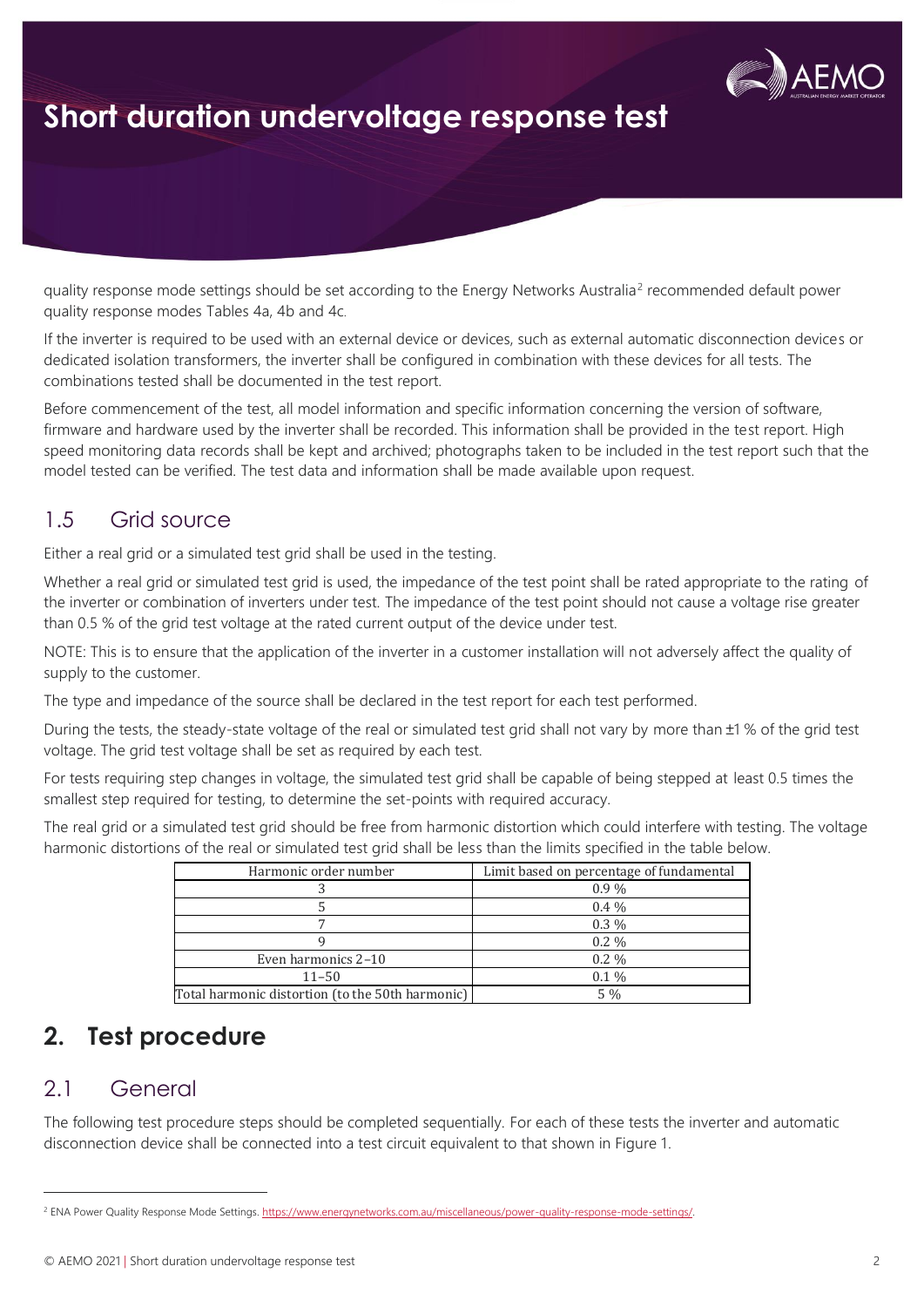

**Figure 1 Test circuit for voltage limits**



NOTE: The above test circuit applies to a single-phase system. To test a three-phase system, an equivalent three-phase circuit is required.

### 2.2 Undervoltage (V<) disconnection test in response to event duration exceeding trip delay time

The disconnection time for the protective function undervoltage (180 V) for a voltage step shall be confirmed. The procedure shall be as follows:

(a) Set the grid source equal to the grid test voltage. Vary the energy source until the a.c. output of the device under test equals 50  $\pm$  5 % of its rated current output.

NOTE: For three-phase inverters or inverter combinations, the required inverter output is based on the per phase inverter current rating.

(b) Step the grid source voltage down to 177.5 V (2.5 V below 180 V) with the step change completed within 2 ms and occurring at the zero crossing of the grid source voltage. Record the time interval between the start of the voltage step and the device under test disconnecting from the grid source.

NOTE: For three phase systems, the test shall be conducted at the zero-crossing for each phase individually, and additionally for all three phases stepped together at the zero-crossing for one of the phases.

(c) Adjust the grid source to return the voltage to the grid test voltage. Record the reconnection time (the time taken for the device under test to reconnect to the grid source).

### 2.3 Undervoltage (V<) withstand test in response to event duration of less than trip delay time

The trip delay requirement for the protective function undervoltage 1 (V <) of 180 V for a voltage step shall be confirmed. The procedure shall be as follows:

(d) Set the grid source equal to the grid test voltage. Vary the energy source until the a.c. output of the device under test equals 50  $\pm$  5 % of its rated current output.

NOTE: For three-phase inverters or inverter combinations, the required inverter output is based on the per phase inverter current rating.

(e) Record the stabilised active power output.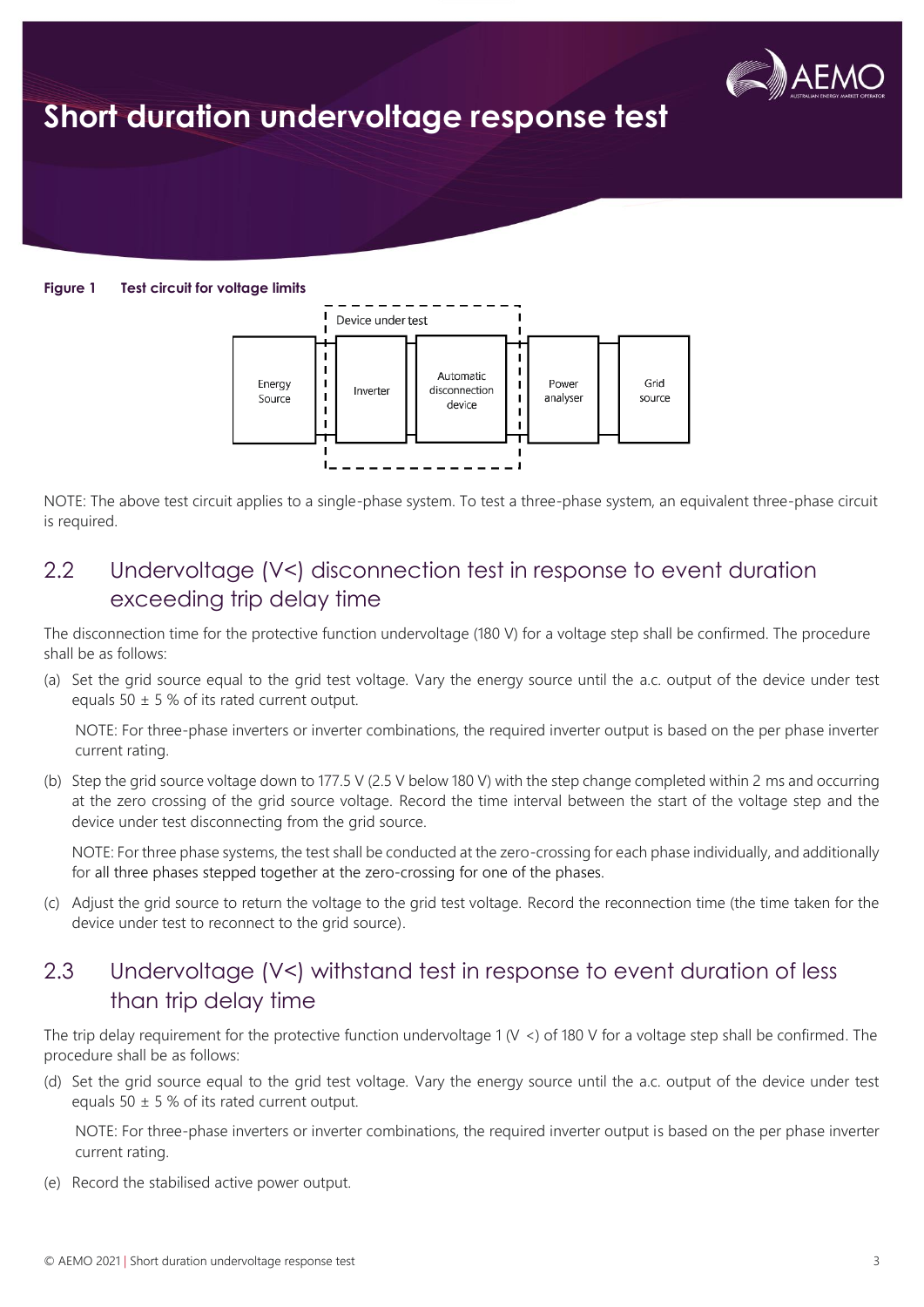

(f) Step the grid source voltage down to 50 V with the step change completed within 2 ms and occurring at the zero crossing of the grid source voltage, remain at 50 V for 220 ms. Increase the grid source voltage to the grid test voltage with the step change completed within 2 ms and occurring at the zero crossing of the grid source voltage. Record the time interval between each voltage step passing through 180 V (i.e. the duration for which voltage lies below 180 V).

NOTE: For three phase systems, the test shall be conducted at the zero-crossing for each phase individually, and additionally for all three phases stepped together at the zero-crossing for one of the phases.

(g) After 1 second, record the active power output, and confirm it is equal to that recorded at Step (e)  $\pm$  4 %.

NOTE: There is no defined behaviour of the inverter during the simulated fault. Monitor and recording at this stage is to better understand the anticipated inverter response.

### 2.4 Criteria for acceptance

- (1) The disconnection time recorded at Step (c) shall be greater than the trip delay time of AS4777.2:2015 of 1 s and less than the disconnection time of AS4777.2:2015 of 2 s.
- (2) The device under test shall remain connected for the duration of Step (f).
- (3) At Step (g) the device under test shall have recovered its active power output to that recorded at Step (e)  $\pm$  4 % within 1 second.

#### 2.5 Test report specifications

For each test performed, the results specified in the test procedure and criteria for acceptance shall be recorded and displayed in the test report. The report shall include time-series plots that shows the instantaneous and RMS voltage waveform and the power output of the device under test over the duration of each test (A1.5.2 and A1.5.3). The presented waveforms shall demonstrate that the inverter appropriately disconnected after 1 second, and that the inverter remained connected and recovered to a stable output for a disturbance of less than 1 second. The test report should clearly indicate whether the inverter met or failed each acceptance criteria.

### **3. Accreditation**

The testing facility must have the technical competence to undertake the test and be accredited by either:

- The Australian National Association of Testing Authorities (NATA), or
- The International Accreditation New Zealand (IANZ); or
- By accreditation bodies that are signatories to the International Laboratory Accreditation Cooperation Mutual Recognition Arrangements (ILAC MRA).

### **4. Conformance**

Once the testing is complete, the test report is to be provided to the CEC for conformance approval and listed on to CEC Approved Inverter Listing<sup>3</sup>.

<sup>3</sup> <https://www.cleanenergycouncil.org.au/industry/products/inverters/approved-inverters>